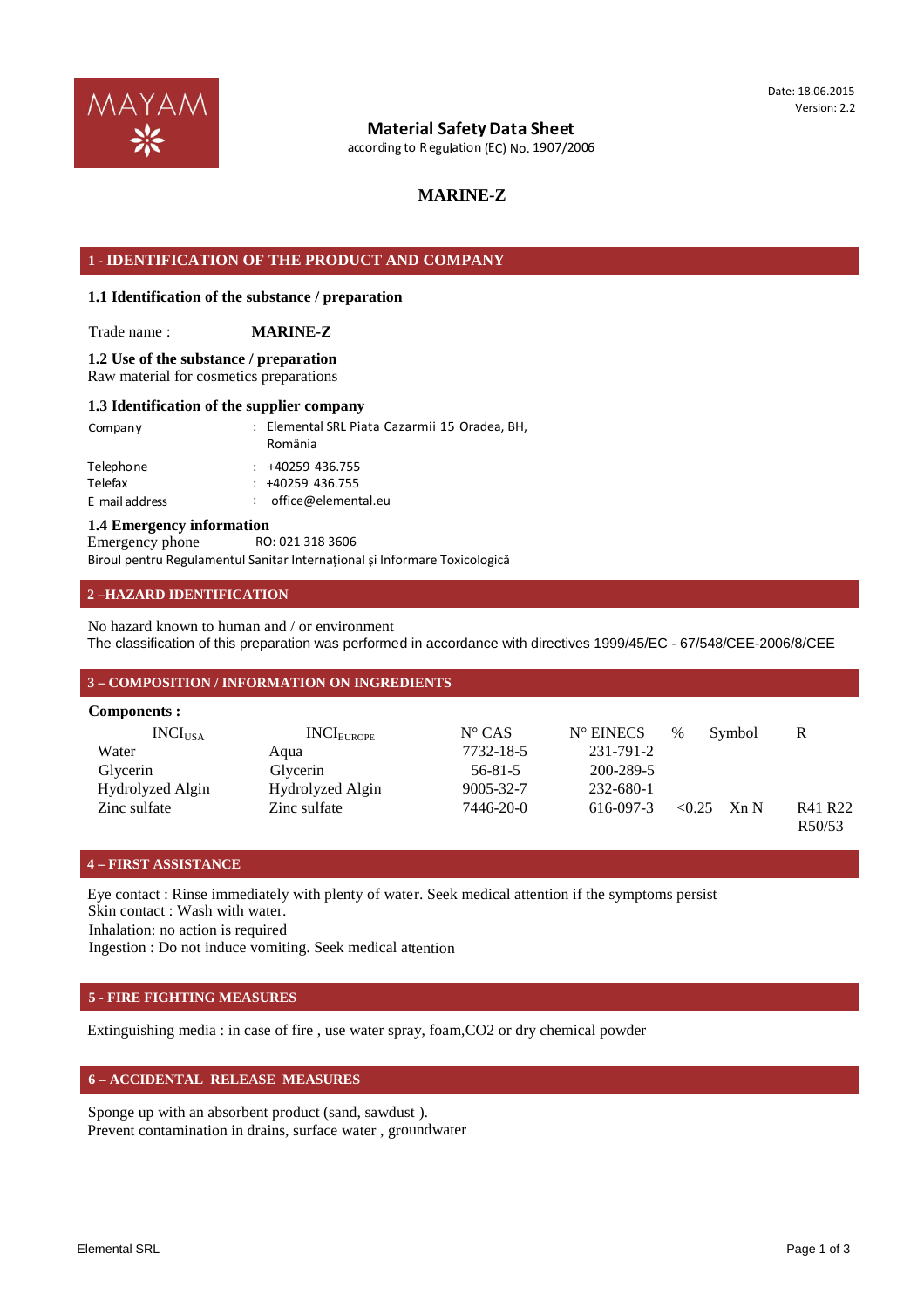### **7 - HANDLING AND STORAGE**

### **Handling:**

Handle in well-ventilated areas

Preservative free: handle under sterile conditions

**Storage :** 

Keep in its original closed packaging at ambient temperature (15 to 25°C).

## **8 –EXPOSURE CONTROLS / INDIVIDUAL PROTECTION**

The usual precautionary measures are to be adhered for handling chemicals.

Manipulation in accordance with good manufacturing practices and rules of industrial hygiene. Do not eat, drink or smoke

Eye protection: safety goggles recommended Hand protection: gloves recommended Breathing protection: not necessary during the manipulations.



## **9 - PHYSICAL AND CHEMICAL PROPERIES**

## **General informations**

| form $20^{\circ}$ C | limpid liquid (a light deposit may appear with time) |
|---------------------|------------------------------------------------------|
| Colour              | Yellow                                               |
| Odour               | <b>Characteristic</b>                                |

## **Important health , safety and environmental informations**

| $pH(20^{\circ}C)$                             | $4.00 - 6.00$   |
|-----------------------------------------------|-----------------|
| Boiling temperature                           | N.D             |
| Flash point (liquid)                          | N.D             |
| Inflammability (solid)                        | N.A             |
| Self ignition temperature                     | N.D             |
| <b>Explosion limits</b>                       | N.A             |
| Combustion number                             | N.A             |
| Vapour pressure                               | N.D             |
| Density                                       | $1.050 - 1.200$ |
| Surface tension                               | N.D             |
| Water solubility                              | yes             |
| Solubility in                                 | water           |
| octanol/water partition coefficient (low pow) | N.D             |
| <b>Viscosity</b>                              | N.D             |
| Vapour density                                | N.D             |
| Evaporation rate                              | N.D             |
|                                               |                 |

## **10 - STABILITY AND REACTIVITY**

No chemical evolution in ageing process. Stable in normal storage conditions.

## **11 - TOXICOLOGIC INFORMATIONS**

The toxicological evaluation of the product is based on data comparable substances

Acute ocular tolerance slightly irritant Evaluation of phototoxic potential Non phototoxic Evaluation of allergic potential Very well tolerated Acute oral toxicity  $>2$  ml/kg Mutagenicity assay  $(AMES - OECD \t N^2471)$  Non mutagenic in Ames test Irritant effect on eyes (in vitro) slightly irritant Irritant effect on skin Non irritating